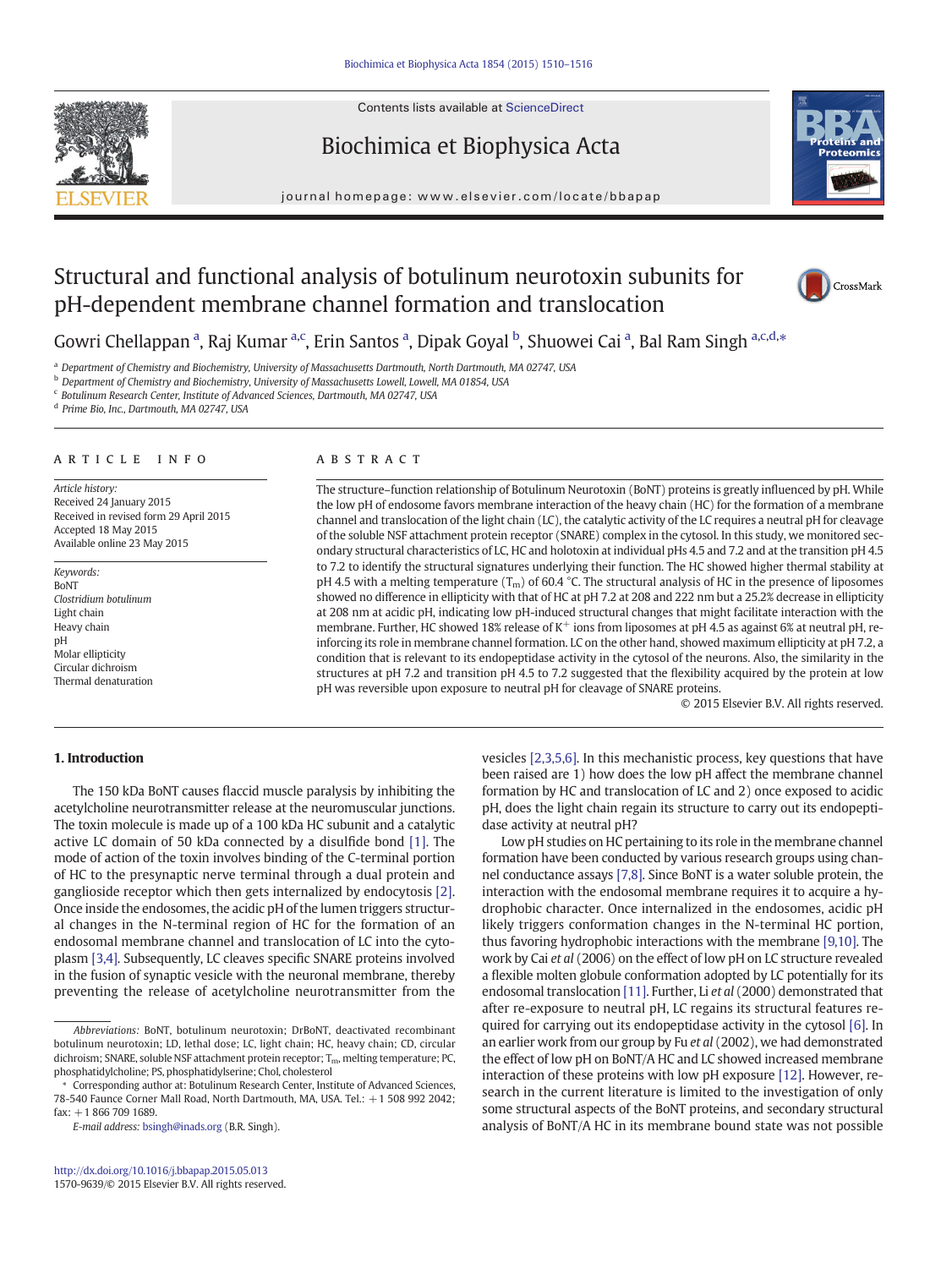due to liposome aggregation. Since there is a growing interest in using HC and LC for drug delivery, it is important to carry out detailed structural analysis of these proteins in its membrane bound state.

In this study, we carried out far-UV CD and thermal denaturation structural analysis of BoNT/ A LC, BoNT/A HC and BoNT/A toxin at acidic and neutral pH conditions, and have examined the reversibility of their structural characteristics. We further investigated membrane interaction and channel formation by HC using a liposomal model. The results indicate structural changes in HC and increased  $K^+$  release from the liposome vesicles upon addition of HC at pH 4.5, indicating its involvement in membrane channel formation.

# 2. Experimental methods

# 2.1. Protein expression and purification

BoNT/A toxin was isolated from Clostridium botulinum type A (Hall strain) [\[13\]](#page-6-0) and the BoNT/A HC and LC were isolated from the deactivated recombinant BoNT/A according to the method of Sathyamoorthy and DasGupta [\[14\]](#page-6-0).

# 2.2. Secondary structural analysis of BoNT/A proteins

BoNT/A LC and holotoxin were dialyzed in respective pH buffers— 10 mM sodium phosphate buffer containing 50 mM NaCl (pH 7.2) and 10 mM sodium phosphate buffer containing 50 mM NaCl (pH 4.5). For the transition pH, the proteins were dialyzed in each pH buffer and the concentration was estimated by BCA assay (Thermofisher Scientific, PA). BoNT/A HC was dialyzed in the same buffers but with a higher salt concentration of 200 mM NaCl since lower salt concentrations resulted in protein precipitation. CD data were collected using JASCO J-715 spectropolarimeter (Jasco Inc., MD) equipped with a Peltier temperature control. Far-UV CD spectra in the 190–250 nm wavelength region was recorded in a 1.0 mm pathlength cuvette for a total of 3 scans with a protein concentration of 0.1–0.3 mg/mL at 25 °C. The scan speed was 20 nm/min. and the response time was 8 s. The percentage of individual secondary structural elements was calculated using the method of Yang et al [\[15\].](#page-6-0) For the thermal denaturation analysis, the CD signal at 222 nm was monitored in the temperature range of 25–90 °C with a heating rate of 2 °C/min. The thermodynamic parameters were calculated from the melting curves using the Van't Hoff equation.

#### 2.3. CD spectra of BoNT/A HC–liposome complex

Liposomes were prepared by extrusion procedure according the method of Mayer et al [\[16\].](#page-6-0) Briefly, 0.4 mg/mL of lipid containing phosphatidylcholine (PC) [\[17\],](#page-6-0) phosphatidylserine (PS) and cholesterol (7:1:2 molar ratio) was purged with  $N_2$  to remove the organic solvent chloroform, resulting in the creation of a thin film. The lipid film was then vacuum dried for 2 h to remove the traces of organic solvent and was rehydrated with 10 mM sodium phosphate buffer, containing 200 mM NaCl, pH 7.2 or 4.5. The liposome solution was then extruded through a mini extruder (Avanti polar lipids, Alabaster, AL) of 100 nm filter size for eleven times, leading to the formation of small and unilamellar liposomes. The liposomes in neutral and acidic pH buffers were incubated with 0.2 mg/mL of BoNT/A HC for 30 min at 37 °C and then subjected to CD analysis using the same conditions used for secondary structural analysis of pure proteins.

# 2.4.  $K^+$  ion release assay for membrane channel formation by BoNT proteins

Liposome containing 12.5 mg/mL of asolectin and cholesterol lipids (Sigma Aldrich Inc., St. Louis, MO) in 2:1 mole ratio was prepared by thin film hydration approach [\[18\]](#page-6-0). A thin lipid film was formed by  $N_2$ purging to remove the organic solvent. Residual traces of organic solvent were removed by vacuum drying for 2 h and rehydrated with  $K^+$  rehydration buffer containing 100 mM potassium phosphate buffer, pH 7.2, containing 1.5 mM EDTA. Liposomes were incubated with 200 nM of HC and deactivated recombinant variant of BoNT toxin (DrBoNT) in pH 4.5 and pH 7.2 buffers for 1 min and the concentration of  $K^+$  ions released was measured with the  $K^+$  ion selective electrode (Orion Star, Thermo Scientific, Pittsburgh, PA). Gramicidin and trypsin served as positive and negative controls, respectively. For estimating the total release of potassium ions from liposomes, 0.5% of octylglucoside detergent (Sigma Aldrich Inc., St. Louis, MO) was used.

# 3. Results

#### 3.1. Secondary structural analysis of BoNT proteins

#### 3.1.1. BoNT/A LC

The far-UV CD spectra for LC at pHs 7.2 and 4.5 were similar with broad minima at 222 nm and 208 nm, which is typical for α-helical proteins. The molar ellipticities at 222 nm were  $-5 \times 10^3$  deg cm<sup>2</sup>/dmol and  $-4 \times 10^3$  deg cm<sup>2</sup>/dmol at pHs 7.2 and 4.5, respectively [\(Fig. 1](#page-2-0)a). The reversibility of pH from pH 4.5 to 7.2 also yielded CD pattern similar to that of pH 7.2 ([Fig. 1](#page-2-0)a). It was observed that the acidic–neutral pH transition was not structurally as stable as the acidic pH transition and hence there was substantial protein precipitation observed. In such a case, the sample was centrifuged to remove aggregates before CD spectral recordings. From the CD spectra, the secondary structure estimations were carried out. At pH 7.2 and pH 4.5, the % of α-helix,  $\beta$ -sheet, β-turn and random coil were 21.2  $\pm$  4.2%, 31.8  $\pm$  7.1%, 22.5  $\pm$  0.9% and 24.5  $\pm$  1.9% and 22.4  $\pm$  1.9%, 28.6  $\pm$  0.2%, 23.9  $\pm$  1.9%, and  $25.1 \pm 0.2$ %, respectively. The transition from acidic to neutral pH was marked by a decrease in β-sheet from 28.6  $\pm$  0.2% to 6.6  $\pm$  1.6% and increase in β-turn and random coil structures from 23.9  $\pm$  1.9% and 25.1  $\pm$  0.2% to 31.5  $\pm$  3.3% and 38.2  $\pm$  2.3%, respectively ([Table 1](#page-2-0)).

The thermal denaturation pattern monitored at 222 nm showed a typical S-shaped denaturation pattern at pHs 7.2 and 4.5 to 7.2 with  $T<sub>m</sub>$  at 48.0  $\pm$  0.4 °C for pH 7.2 [\(Fig. 2a](#page-3-0)). However, at pH 4.5, no significant change in ellipticity with temperature was observed. In fact there was a slight increase in ellipticity from  $-3.5 \times 10^3$  deg cm<sup>2</sup>/dmol to  $-4.0 \times 10^3$  deg cm<sup>2</sup>/dmol (T<sub>m</sub> = 44.4 °C) at acidic pH, which was then stabilized until the temperature reached 90 °C [\(Fig. 2a](#page-3-0)). From the thermal denaturation analysis, the thermodynamic parameters were calculated using the classical Van't Hoff equation. The thermodynamic parameters at pH 7.2 and pH 4.5 to 7.2 were expectedly in close correlation with each other with  $\Delta H$ ,  $\Delta S$  and  $\Delta G$  values of 277.7  $\pm$ 25.5 kJ/mol, 861.4  $\pm$  79.5 J/mol K and 21.0  $\pm$  1.8 kJ/mol at pH 7.2 and 294.7  $\pm$  56.8 kJ/mol, 912.5  $\pm$  176.5 J/mol K and 22.8  $\pm$  4.2 kJ/mol at pH 4.5 to 7.2, respectively ([Table 2](#page-4-0)).

#### 3.1.2. BoNT/A HC

Far-UV CD spectra for HC at pHs 7.2 and 4.5 are shown in [Fig. 1b](#page-2-0). The molar ellipticity was similar at both acidic and neutral pH. From the secondary structural predictions, the % of  $\alpha$ -helix, β-sheet, β-turn and random coil were calculated to be 27.9  $\pm$  0.4%, 27.3  $\pm$  0.9%, 17.2  $\pm$  1.6% and  $27.6 \pm 0.1\%$  and  $29.5 \pm 0.9\%$ ,  $22.2 \pm 2.8\%$ ,  $18.2 \pm 2.2\%$  and  $30.8 \pm 2.1\%$  at pHs 4.5 and 7.2, respectively [\(Table 1\)](#page-2-0).

Thermal melts recorded at 222 nm for pHs 7.2 and 4.5 are shown in [Fig. 2b](#page-3-0). A typical S-shaped denaturation pattern was observed at neutral and acidic pHs with  $T_m$  around 51.0  $\pm$  0.4 °C at pH 7.2 and 60.4  $\pm$  0.2 °C and at pH 4.5 indicating that the protein was thermally more stable under acidic pH condition. The thermodynamic parameters for HC unfolding also showed that the protein was conformationally more stable at acidic pH. The values of ΔH, ΔS and ΔG are listed in [Table 2](#page-4-0).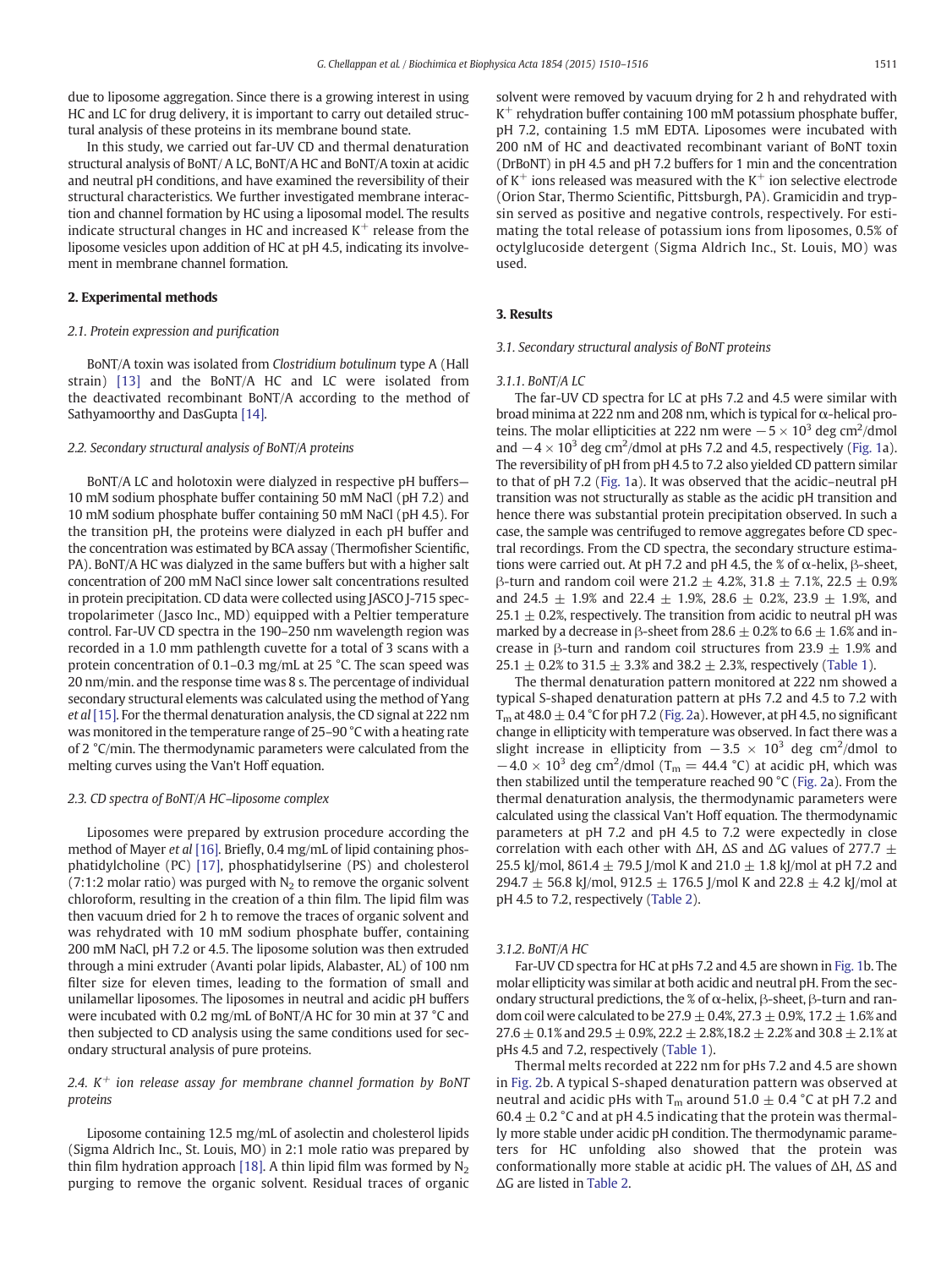<span id="page-2-0"></span>

Fig. 1. Far-UV CD spectra of BoNT/A proteins—(a) purified BoNT/A LC, (b) purified BoNT/A HC, (c) HC–liposome complex, pH 7.2, (d) HC–liposome complex, pH 4.5 and (e) purified BoNT/A holotoxin. 0.2 mg/mL protein in 10 mM sodium phosphate and 50 mM NaCl pH 7.2 and 10 mM citrate-phosphate buffer and 50 mM NaCl, pH 4.5 was used for the spectral analysis in a 1.0 mm pathlength cuvette for a total of 3 scans at 25 °C. For liposome CD analysis, liposomes were synthesized using 0.4 mg/mL of lipid containing PC, PS and Chol (7:1:2 molar ratio) in 10 mM sodium phosphate buffer containing 200 mM NaCl. The liposomes were incubated with 0.2 mg/mL of BoNT/A HC for 30 min at 37 °C and then subjected to CD analysis. The scan speed was 20 nm/min and the response time was 8 s.

#### Table 1

% of secondary structural fractions from the far-UV CD spectra of three BoNT/A proteins—(a) BoNT/A LC, (b) BoNT/A HC and (c) BoNT/A holotoxin at different pH conditions estimated using the method of Yang et al.

| DΗ                 | (a) BoNT/A LC                |                                                          |                                                                             | $(b)$ BoNT/A HC |                                                                 |                                              |                          | (c) BoNT/A holotoxin |                                                                                |                                |  |
|--------------------|------------------------------|----------------------------------------------------------|-----------------------------------------------------------------------------|-----------------|-----------------------------------------------------------------|----------------------------------------------|--------------------------|----------------------|--------------------------------------------------------------------------------|--------------------------------|--|
|                    |                              | $\alpha$ -helix (%) $\beta$ -sheet (%) $\beta$ -turn (%) | RC (%)                                                                      |                 | $\alpha$ -helix (%) $\beta$ -sheet (%) $\beta$ -turn (%) RC (%) |                                              |                          | $\alpha$ -helix (%)  | B-sheet (%)                                                                    | $\beta$ -turn $(\%)$ RC $(\%)$ |  |
|                    | $21.2 + 4.2$                 | $31.8 + 7.1$                                             | $22.5 + 0.9$ $24.5 + 1.9$ $29.5 + 0.9$                                      |                 | $22.2 \pm 2.8$                                                  | $18.2 \pm 2.2$ $30.8 \pm 2.1$ $18.6 \pm 0.7$ |                          |                      | $42.0 \pm 6.6$ $18.3 \pm 3.1$ $21.2 \pm 2.8$                                   |                                |  |
| 4.5<br>$4.5 - 7.2$ | $22.4 + 1.9$<br>$23.8 + 0.5$ | $28.6 + 0.2$<br>$6.6 + 1.6$                              | $23.9 \pm 1.9$ $25.1 \pm 0.2$ $27.9 \pm 0.9$<br>$31.5 + 3.3$ $38.2 + 2.3$ - |                 | $27.3 + 0.9$<br>$\overline{\phantom{0}}$                        |                                              | $\overline{\phantom{0}}$ |                      | $17.2 + 1.6$ $27.6 + 0.1$ $22.2 + 3.8$ $27.4 + 11.6$ $25.5 + 4.6$ $24.8 + 3.3$ |                                |  |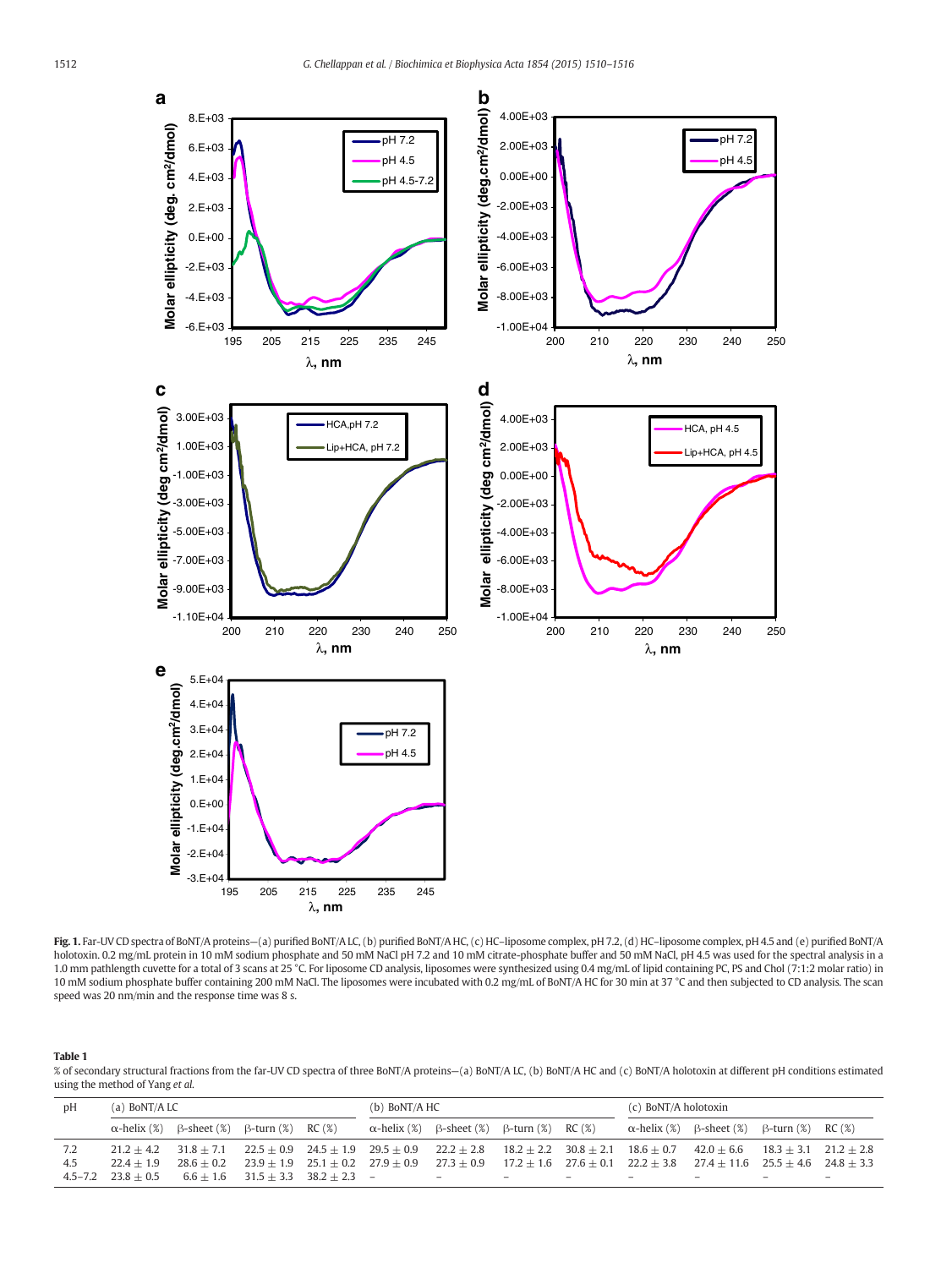<span id="page-3-0"></span>

Fig. 2. Thermal unfolding pattern of BoNT/A proteins-(a) purified BoNT/A LC, (b) purified BoNT/A HC and (c) purified BoNT/A holotoxin measured at pHs 7.2, 4.5 and 4.5 to 7.2 by monitoring the ellipticity at 222 nm. The protein buffers used for spectral recordings were 10 mM sodium phosphate and 50 mM NaCl, pH 7.2 and 10 mM citrate-phosphate buffer and 50 mM NaCl, pH 4.5. The spectrum is an average of three spectral scans in the temperature range of 25 °C–90 °C. The rate of heating was 2 °C/min and the response time was 8 s.

# 3.1.3. BoNT/A HC–liposome complex

To determine the structural changes accompanying low pH induced membrane interaction of HC, the CD spectra of HC in the presence of liposomes were extracted at pHs 7.2 and 4.5 as shown in [Fig. 1](#page-2-0)c & d. At pH 7.2, the secondary structures of HC and HC–liposome yielded a similar ellipticity value of  $-8.65 \times 10^3$  deg cm<sup>2</sup>/dmol at both 222 nm. However, at pH 4.5, the CD spectra of HC in the presence of liposomes showed no significant changes in ellipticity at 222 nm but 25.2% decrease in ellipticity at 208 nm compared to that of HC. The blank liposomes not treated with the protein did not yield any CD signal at both neutral and acidic pHs (data not shown).

#### 3.1.4. BoNT/A holotoxin

[Fig. 1](#page-2-0)e depicts the far UV-CD spectra for purified BoNT/A at pHs 7.2 and 4.5. The CD signal intensity was similar at both pH 7.2 and 4.5 with the molar ellipticity at 222 nm at  $-2.0 \times 10^4$  deg cm<sup>2</sup>/dmol., a value that was 4.0 and 2.3-fold higher than that of the constituent LC and HC subunits, respectively. The secondary structural analysis showed differences in the % of secondary structural elements with pH changes. The % of α-helix,  $β$ -sheet,  $β$ -turn and random coils were 18.6  $\pm$  0.7%, 42.0  $\pm$  6.6%, 18.3  $\pm$  3.1% and 21.2  $\pm$  2.8% at pH 7.2 and 22.2  $\pm$  3.8%, 27.4  $\pm$  11.6%, 25.5  $\pm$  4.6% and 24.8  $\pm$  3.3% at pH 4.5 [\(Table 1\)](#page-2-0).

The thermal unfolding curves of BoNT/A showed a distinct denaturation pattern at neutral and acidic pH conditions as shown in Fig. 2c. At pH 7.2, a steep unfolding curve was observed with  $T_m$  of 55.6  $\pm$  0.3 °C whereas at pH 4.5, there were two  $T_m$  observed at 57.0  $\pm$  0.2 °C and 71.0  $\pm$  3.0 °C. Quite uniquely, the first transition was marked by an increase in CD signal with temperature, which then decreased, giving rise to the second unfolding pattern.

Estimation of the thermodynamic parameters from the denaturation curve indicated that the protein is thermodynamically more stable at pH 4.5 than at pH 7.2. For the second transition, the enthalpy ( $\Delta$ H) and entropy ( $\Delta$ S) were 255.2  $\pm$  7.8 kJ/mole and 737.9  $\pm$ 21.8 J/mole K at pH 4.5 and 589.3  $\pm$  36.6 kJ/mole and 1782.8  $\pm$ 112.2 J/mole K at pH 7.2, respectively. The free energy change  $(\Delta G)$ associated with thermal denaturation at pHs 4.5 and 7.2 was 35.3  $\pm$  1.3 kJ/mole and 57.9  $\pm$  3.2 kJ/mole, respectively [\(Table 2\)](#page-4-0).

#### 3.2.  $K^+$  release assay for membrane channel formation by BoNT proteins

The results as shown in [Fig. 3](#page-4-0) revealed that the release of  $K^+$  ions with BoNT/A HC was around 18.3% at pH 4.5 as against 6% at neutral pH. The positive control gramicidin showed the highest  $K^+$  ion release with 49% and 45%, respectively at both the acidic and neutral pH. With trypsin as a negative control, the  $K^+$  ion release was 3.8% at pH 7.2 and 6.0% at acidic pH. In the case of nicked form of the non-toxic variant of BoNT (DrBoNT), the % release of  $K^+$  ions at acidic pH was 7%, which was less compared to HC (18.3%) at pH 4.5. The increased release of  $K^+$  ions at pH 4.5 by BoNT/A HC suggests low pH induced membrane channel formation by the protein [\[12\].](#page-6-0)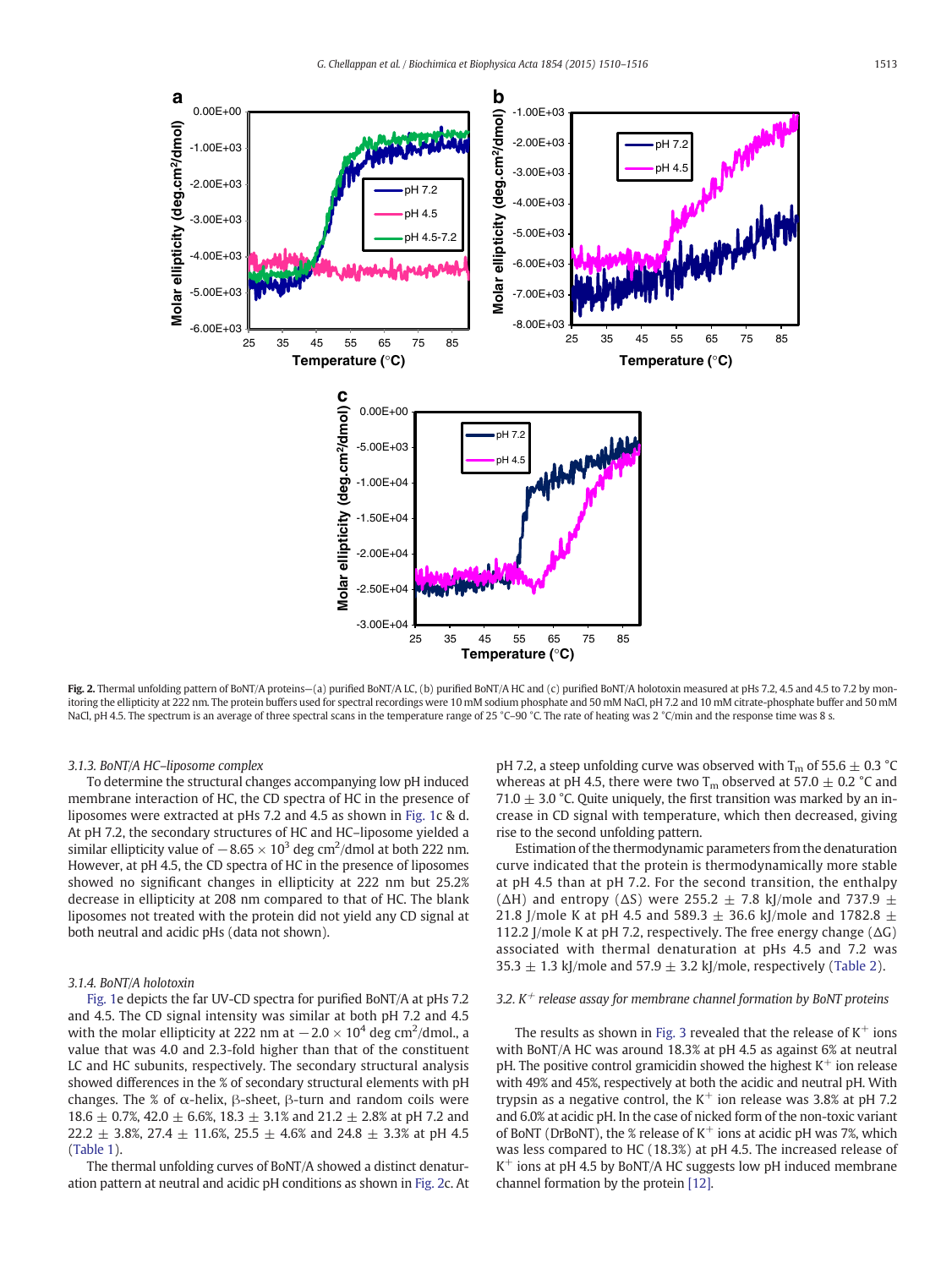<span id="page-4-0"></span>

| (a) BoNT/ALC                 |                                                                         |                |                | (b) BoNT/A HC    |                                                                         |                 |                | (c) BoNT/A holotoxin |                                          |                                |                          |
|------------------------------|-------------------------------------------------------------------------|----------------|----------------|------------------|-------------------------------------------------------------------------|-----------------|----------------|----------------------|------------------------------------------|--------------------------------|--------------------------|
|                              | $\Delta H$ (k /mol) $\Delta S$ (J/mol K) $\Delta G$ (k /mol) $T_m$ (°C) |                |                |                  | $\Delta H$ (kJ/mol) $\Delta S$ (J/mol K) $\Delta G$ (kJ/mol) $T_m$ (°C) |                 |                |                      | $\Delta H$ (kJ/mol) $\Delta S$ (J/mol K) | $\Delta G$ (kj/mol) $T_m$ (°C) |                          |
|                              | $277.7 \pm 25.5$ 861.4 $\pm$ 79.5                                       | $21.0 \pm 1.8$ | $48.0 \pm 0.4$ | $169.4 \pm 12.5$ | $515.8 \pm 39.9$ $15.7 \pm 0.3$                                         |                 | $51.0 \pm 0.4$ | $589.3 \pm 36.6$     | $1782.8 \pm 112.2$                       | $57.9 \pm 3.2$                 | $55.6 \pm 0.3$           |
|                              |                                                                         |                |                | $84.5 \pm 0.2$   | $248.2 \pm 0.3$                                                         | $10.6 \pm 0.06$ | $60.4 \pm 0.2$ | $255.2 \pm 7.8$      | $737.9 \pm 21.8$                         | $35.3 \pm 1.3$                 | $71.0 \pm 3.057 \pm 0.2$ |
| $4.5 - 7.2$ 294.7 $\pm$ 56.8 | $912.5 \pm 176.5$                                                       | $22.8 \pm 4.2$ | $48.0 \pm 0.4$ |                  |                                                                         |                 |                |                      |                                          |                                |                          |

Table 2

# 4. Discussion

It has been established that low pH is a requisite for channel formation by BoNT/HC [\[19\].](#page-6-0) We looked for structural cues accompanying low pH exposure of BoNT holotoxin and its subunits by carrying out the secondary structural analysis. The CD spectroscopy results revealed structural changes in HC at low pH accompanied by an increase in the β-sheet structure to 27.3% at pH 4.5 from 22.2% at pH 7.2. Also, the higher T<sub>m</sub> for thermal unfolding of HC at acidic pH (T<sub>m</sub> of 51.0  $\pm$ 0.4 °C at pH 7.2 and 60.4  $\pm$  0.2 °C at pH 4.5) indicates low pH-induced thermal stability attained by the protein, a condition that is relevant to its endosomal membrane association. However, among the three proteins studied, BoNT holotoxin showed the maximum molar ellipticity of  $-2.0 \times 10^4$  deg cm<sup>2</sup>/dmol at both acidic and neutral pHs, a value that was 4.0 and 2.31 fold higher than that of the constituent LC and HC subunits under these pH conditions, respectively.

Several membrane–protein interaction studies have shown the association of BoNT/HC with planar lipid bilayers and liposomes at low pH for the formation of a transmembrane protein channel [\[20,21\]](#page-6-0). Similarly, we emulated the physiological conditions for membrane association of HC using liposomes as a membrane model and examined the resultant structural changes in protein–liposome complex using CD analysis. Comparison of the structures of HC at neutral pH, either in the absence or in the presence of liposomes revealed no structural changes. On the other hand, at low pH, HC in the presence of liposomes showed a distinct CD pattern [\(Fig. 1](#page-2-0)d) where the ellipticity decreased at 208 nm compared to the structure of HC alone at the same pH. The ratio of ellipticities at 208 nm and 222 nm for the secondary structures of HC– liposome complex and HC were 0.77 and 1.03, respectively which resulted in the decrease in helicity by 25.2% for HC–liposome complex in comparison with HC alone. This indicates that low pH induces conformational changes in the protein resulting in a species suitable for membrane interaction [\[7\]](#page-6-0). Another research led by Sun et al showed that in the presence of GT1b receptor-bound liposomes, BoNT/B showed more hydrophobicity and membrane association at low pH, marked by a decrease in  $\alpha$ -helicity [\[22\]](#page-6-0). Though, it could be suspected that reduction in ellipticity at low pH might be related to light scattering and absorbance effects from liposomes and not due to actual conformational changes in the protein, examination of the voltage channel of the CD recording (which records enhanced absorbance or light scattering)



Fig. 3.  $K^+$  ion release assay for membrane channel formation by BoNT proteins at pHs 7.2 and 4.5. Gramicidin positive control showed the maximum release of  $K^+$  ions at both neutral and acidic pHs from asolectin liposomes after one min incubation. BoNT/A HC showed 18% release (3-fold higher) of  $K^+$  ions at pH 4.5 and 6% release at neutral pH. The recombinant non-toxic variant of holotoxin (DrBoNT) showed 7% release of  $K^+$  ions at pH 4.5 which was less compared to BoNT/A HC at the same pH. Trypsin negative control showed 7% release of  $K^+$  ions at pH 4.5. The total lipid and protein concentrations used were 12.5 mg/mL and 0.02 mg/mL, respectively.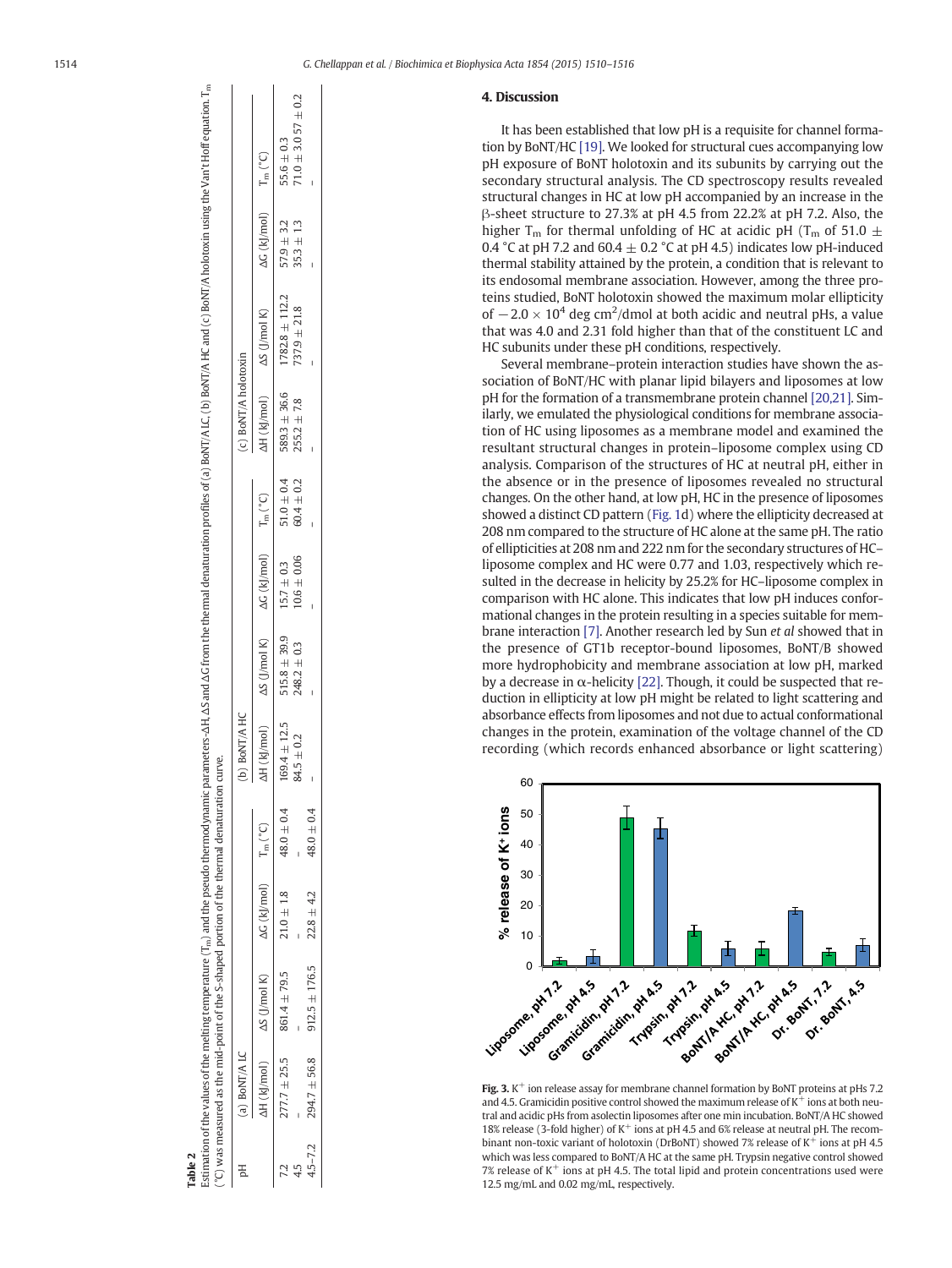showed no saturation or any significant changes while recording the ellipticity of HC and liposome–HC mixture at pH 4.5, suggesting low pH-driven structural changes in the protein that converts it to a membrane interacting structure. Also, earlier attempts by Fu et al to study membrane association of HC at low pH using liposomes showed liposome aggregation, which also suggested membrane interaction of the protein at low pH. However, for the same reason it precluded the extraction of secondary structural information using CD analysis. The differences between our observations could be due to the difference in the physical properties of liposomes. The use of small, unilamellar (100 nm) vesicles in our study eliminated the spectral artifacts associated with differential light scattering and absorbance flattening by particulate suspensions and thus reflects the actual conformational changes in the protein upon association with the membrane at pH 4.5 [\[23\].](#page-6-0) Thus, the results of CD analysis of liposome–HC complex indicate that acidic pH triggers conformational changes in the protein, exposing hydrophobic species favorable for interaction with the endosomal membrane.

Given the low-pH triggered membrane interaction of HC, we then tested if the membrane association of HC is linked to its channel forming ability. Studies carried out in anthrax, diphtheria and tetanus toxins have shown low pH induced membrane channel formation by these proteins using channel conductance assays or cation release from lipid bilayer and vesicles, respectively [\[20,24,25\].](#page-6-0) In a similar experiment, we monitored the release of  $K^+$  ions from liposomes upon treatment with BoNT proteins at acidic and neutral pH. BoNT/A HC showed a three-fold increase in the % of  $K^+$  ion released at pH 4.5 (18% release at pH 4.5 vs. 6% release at pH 7.2) [\(Fig. 3](#page-4-0)). In an earlier work from our group by Fu et al, the membrane channel formation by BoNT/A HC at low pH was demonstrated by monitoring the fluorescent calcein molecule release from liposome vesicles. It was observed that the release of calcein was 58% with BoNT/A HC, as against 23% with the holotoxin (2.5 fold higher for HC) [\[12\]](#page-6-0). Similarly, our results from the liposomal ion release assay also show a threefold increase in the release of  $K^+$ ions with BoNT/A HC and are in concurrence with the earlier observations of ion channel formation by BoNT/A HC at acidic pH. The channel formed was dependent on the presence of a pH gradient (acidic-liposomal bath buffer and neutral-inside liposomal vesicle), consistent with the requirements for channel formation put forth by Montal et al [\[26\].](#page-6-0) Thus, low pH likely triggers conformational changes in BoNT/A HC moiety resulting in the exposure of hydrophobic residues suitable for membrane insertion and channel formation. While BoNT/A HC exhibits channel activity at low pH, the nicked form of non-toxic variant of BoNT/A-DrBoNT, which has an intact channel forming domain, showed only 7% release of  $K^+$  ions at pH 4.5 [\[27\]](#page-6-0). A review of the LC translocation process as described by Montal's group reveals that HC channel is occluded by LC during the initial stages of translocation where the channel conductance is low followed by an increase in conductance after LC leaves the transmembrane pore and reaches the cytosol. This channel occlusion by LC might be the reason for lower release of  $K^+$  ions from liposomes [\[27\].](#page-6-0) To examine this phenomenon in our experimental setup, we examined whether L-chain could impair the  $K^+$  release induced by H-chain, but we did not observe any difference or influence of L-chain on the cation release by H-chain. In the case of the di-chain protein, the lower % of release of  $K^+$  ions could be due to the holistic structural conformation of the protein, which renders it less amenable to channel formation or due to the occlusion by light chain when it is still tethered to the H-chain. However, we cannot expect to see the same effects by L-chain added to liposomes treated with heavy chain since the protein is physically separated from the H-chain. The structural conformation of DrBoNT and the protein dynamics might be less amenable to channel formation when the two proteins are associated by the disulfide bonds, which could be quite distinct when the two subunits are separate, similar to that seen with Tetanus neurotoxin [\[28\].](#page-6-0) Hence, we could not see any influence of light chain on the channel formed by heavy chain.

In parallel to studying the low pH effects on endosome membrane channel formation by HC, we examined the fate of LC in the translocation process by monitoring the structural changes associated with low pH exposure. Though the secondary structural analysis did not show differences in the % of secondary structural elements with pH changes, the tertiary structural unfolding pattern structure, as revealed by the thermal denaturation studies showed a slight increase in ellipticity with temperature at low pH ([Fig. 2](#page-3-0)a). The protein did not denature even up to 90 °C, indicating structural flexibility in the protein at low pH. In another experiment, Fu et al showed hydrophobic interaction of LC with lipid groups at low pH and also solvent exposure of the protein hydrophobic groups as ascertained by 1-Anilino-8-Naphthalene Sulphonate (ANS) binding experiments (data not shown) [\[12\].](#page-6-0) Taken together, the difference in tertiary structure, but intact secondary structure with solvent-accessible hydrophobic protein patches is a characteristic of molten globule state [\[11\].](#page-6-0) Extrapolating the results of the structural information of LC observed from our study to the inferences from earlier research, it could be indicated that at acidic pH, LC likely acquires a flexible molten globule behavior to translocate through the HC membrane channel in to the cytosol. Otherwise, it would be unimaginable for a large protein of 50 kDa to pass through a narrow channel of 15  $\AA$  in diameter [\[19\].](#page-6-0) However, the flexible structure acquired by LC was reversible as the re-exposure of the protein to neutral pH from acidic pH restored the structural features as seen with the similarities in the spectra at pH 7.2 and pH 4.5 to 7.2 ([Fig. 1](#page-2-0)a). This observation is consistent with the physiological condition where LC remains functionally active in the cytosol to carry out its endopeptidase activity. Thus, with the flexible structure acquired by LC, it could escape through the narrow translocation pore and could also regain the structure after low pH exposure for subsequent SNARE cleavage at neutral pH condition [\[11\].](#page-6-0) Underlying this structural resilience is the unique conformational state adopted by LC at the neutral pH. In the work by Kukreja et al, it was inferred that based on the  $T_m$  values associated with secondary and tertiary structural unfolding, light chain bears a molten-globule state in which the enzymatic activity is retained up to 60% at 50 °C [\[29\]](#page-6-0).

The pH effect on the structural behavior of BoNT also sheds light on the contribution of LC and HC to the structural make-up of toxin. The thermal unfolding patterns of BoNT proteins revealed that there was 18.5% difference in the mean residue ellipticities between HC and LC combination and BoNT holotoxin at their  $T_m$  at pH 7.2 (for HC and LC, the average of their mean residue weights at 222 nm was found to be  $-11.7 \pm 0.2$  deg cm<sup>2</sup>/dmol whereas the mean residue ellipticity value for toxin at 222 nm was  $-14.3 \pm 1.3$ deg cm<sup>2</sup>/dmol). This implies that the structure of toxin undergoes some conformational changes upon the association of LC and HC. Also, considering the thermal denaturation curve for toxin unfolding at pH 4.5, a dual transition pattern was observed, the first transition characterized by an increase in ellipticity with  $T_m$  at 57.0  $\pm$  0.3 °C, followed by a decrease in ellipticity in the second transition phase with a T<sub>m</sub> at 71.0  $\pm$  1.0 °C [\(Fig. 2c](#page-3-0)). It might be tempting to associate the dual transitions in toxin to the contributions from LC and HC. Notwithstanding this possibility, the  $T_m$  for these proteins do not match the dual melting temperatures associated with toxin and also toxin showed a higher  $T_m$  compared to LC and HC (dual  $T_m$  for toxin at pH 4.5–57 °C and 71 °C,  $T_m$  for LC and HC unfolding were 44.4 °C and 60.4 °C, respectively). The average of the mean residue ellipticities at the T<sub>m</sub> for LC and HC unfolding at pH 4.5 was  $-6.9 \pm$ 0.06 deg  $\text{cm}^2/\text{dmol}$ , while for holotoxin, the mean residue weights corresponding to the two T<sub>m</sub> were  $-19.1 \pm 0.31$  deg cm<sup>2</sup>/dmol and  $-13.1 \pm 0.91$  deg cm<sup>2</sup>/dmol. Also, though LC showed a slight increase in ellipticity around 44 °C it cannot be strictly considered a transition, whereas in the case of toxin, a sharp transition pattern was apparent  $(T_m - 57 \pm 0.3 \degree C)$ . Thus, the results indicate the influence of the LC and HC in the structure of toxin, which show distinct unfolding patterns upon their separation. Further, the higher  $T_m$  associated with toxin unfolding compared to that of its subunits strongly suggests tighter binding and structural interdependence between the LC and HC when